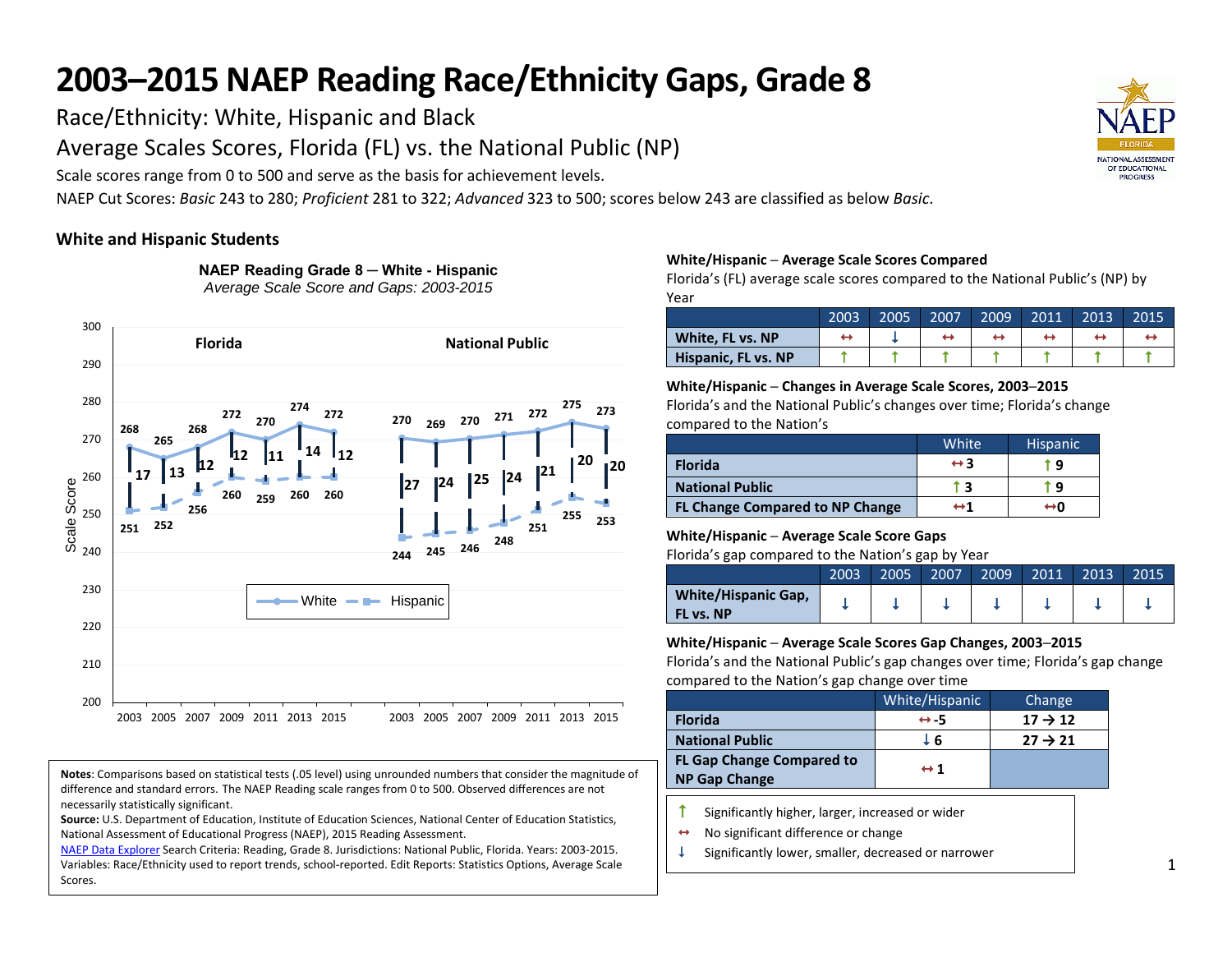Race/Ethnicity: White, Hispanic and Black

Average Scale Scores, Florida (FL) vs. the National Public (NP)

Scale scores range from 0 to 500 and serve as the basis for achievement levels.

**NAEP Reading Grade 8 ─ White - Black**

NAEP Cut Scores: *Basic* 243 to 280; *Proficient* 281 to 322; *Advanced* 323 to 500; scores below 243 are classified as below *Basic*.

# **White and Black Students**



**Notes:** Comparisons based on statistical tests (.05 level) using unrounded numbers that consider the magnitude of difference and standard errors. The NAEP Reading scale ranges from 0 to 500. Observed differences are not necessarily statistically significant.

**Source:** U.S. Department of Education, Institute of Education Sciences, National Center of Education Statistics, National Assessment of Educational Progress (NAEP), 2015 Reading Assessment.

[NAEP Data Explorer](http://nces.ed.gov/nationsreportcard/naepdata/) Search Criteria: Reading, Grade 8. Jurisdictions: National Public, Florida. Years: 2003-2015. Variables: Race/Ethnicity used to report trends, school-reported. Edit Reports: Statistics Options, Average Scale Scores.

### **White/Black ─ Average Scale Scores Compared**

Florida's (FL) average scale scores compared to the National Public's (NP) by Year

|                         | 2003 | 2005 | 2007 | 2009 | 2011 | 2013 | 2015 |
|-------------------------|------|------|------|------|------|------|------|
| White, FL vs. NP        |      |      |      |      |      |      |      |
| <b>Black. FL vs. NP</b> |      |      |      |      |      |      |      |

### **White/Black ─ Changes in Average Scale Scores, 2003─2015**

Florida's and the National Public's changes over time; Florida's change compared to the Nation's

|                                        | <b>White</b>        | <b>Black</b> |
|----------------------------------------|---------------------|--------------|
| <b>Florida</b>                         | $\leftrightarrow$ 3 | † 12         |
| <b>National Public</b>                 |                     | Д            |
| <b>FL Change Compared to NP Change</b> | ↔ 1                 | 8            |

### **White/Black ─ Average Scale Score Gaps**

Florida's gap compared to the Nation's gap by Year

|                                             | 2003 | 2005 | 2007 | 2009 | 2011 | 2013 | 2015 |
|---------------------------------------------|------|------|------|------|------|------|------|
| <b>White/Black Gap,</b><br><b>FL vs. NP</b> | ↤    |      | ↔    |      |      |      |      |

### **White/Black ─ Average Scale Score Gap Changes, 2003─2015**

Florida's and the National Public's gap changes over time; Florida's gap change compared to the Nation's gap change over time

|                                  | White/Black         | Change              |
|----------------------------------|---------------------|---------------------|
| <b>Florida</b>                   | J 9                 | $29 \rightarrow 21$ |
| <b>National Public</b>           | $leftrightarrow -1$ | $27 \rightarrow 26$ |
| <b>FL Gap Change Compared to</b> | T8                  |                     |
| <b>NP Gap Change</b>             |                     |                     |

- $\uparrow$  Significantly higher, larger, increased or wider
- $\leftrightarrow$  No significant difference or change
- $\downarrow$  Significantly lower, smaller, decreased or narrower

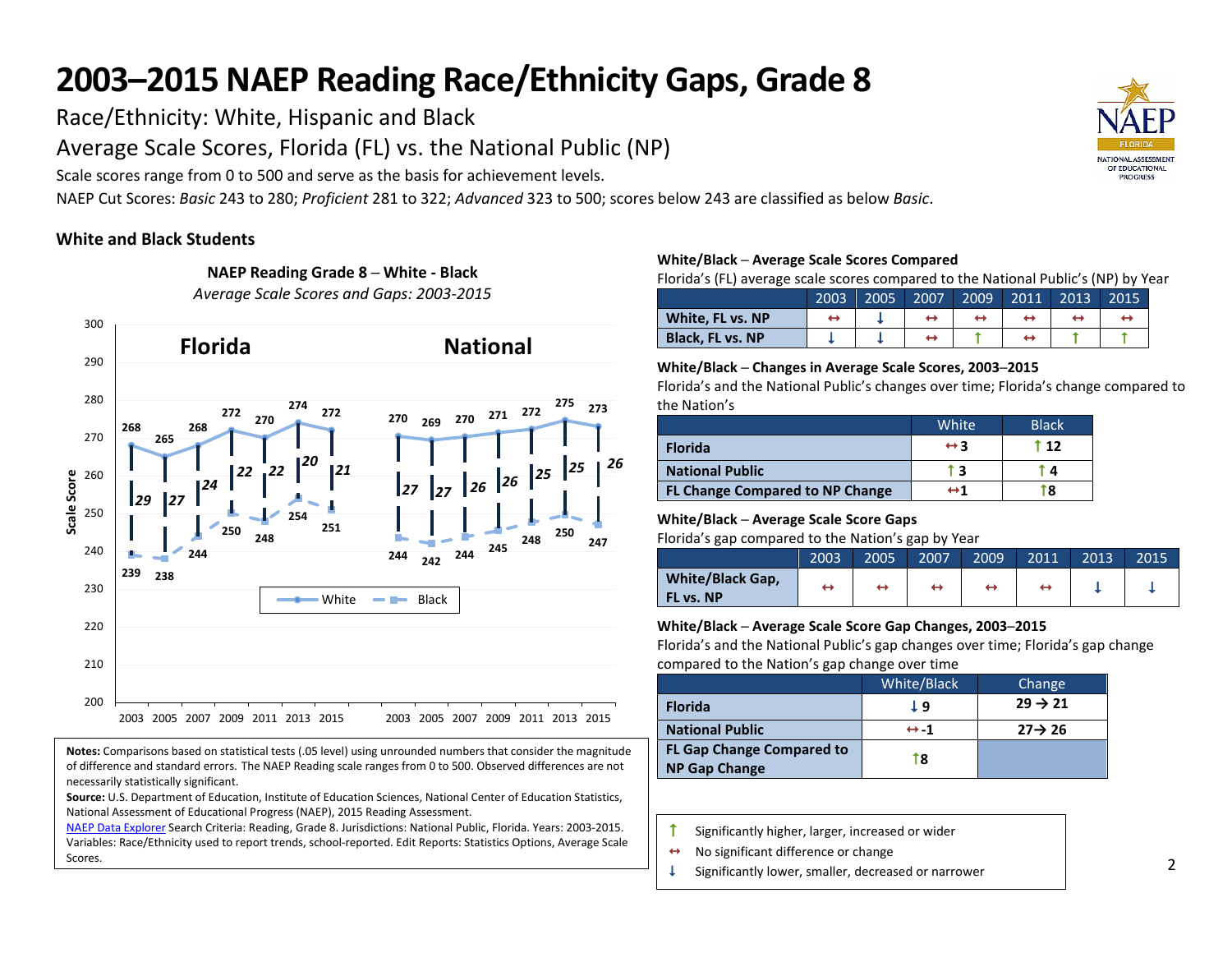Race/Ethnicity: White, Hispanic and Black

At or above *Basic*, Florida (FL) vs. the National Public (NP)

Scale scores range from 0 to 500 and serve as the basis for achievement levels.

**NAEP Reading Grade 8 ─ White - Hispanic** *At or above Basic and Gaps: 2003-2015*

NAEP Cut Scores: *Basic* 243 to 280; *Proficient* 281 to 322; *Advanced* 323 to 500; scores below 243 are classified as below *Basic*.

# **White and Hispanic Students**



**Notes:** Comparisons based on statistical tests (.05 level) using unrounded numbers that consider the magnitude of difference and standard errors. The NAEP Reading scale ranges from 0 to 500. Observed differences are not necessarily statistically significant.

At or above *Basic*: Partial mastery of prerequisite knowledge and skills needed for proficient work.

**Source:** U.S. Department of Education, Institute of Education Sciences, National Center of Education Statistics, National Assessment of Educational Progress (NAEP), 2015 Reading Assessment.

[NAEP Data Explorer](http://nces.ed.gov/nationsreportcard/naepdata/) Search Criteria: Reading, Grade 8. Jurisdictions: National Public, Florida. Years: 2003-2015. Variables: Race/Ethnicity used to report trends, school-reported. Edit Reports: Statistics Options, Achievement Levels, Cumulative.

### **White/Hispanic ─ Percent at or above** *Basic* **Compared**

Florida's (FL) percentage at or above *Basic* compared to the National Public's (NP) by Year

|                     | 2003 | 2005 | 2007 | 2009 | 2011 | 2013 | 2015 |
|---------------------|------|------|------|------|------|------|------|
| White, FL vs. NP    |      |      |      |      |      |      |      |
| Hispanic, FL vs. NP |      |      |      |      |      |      |      |

#### **White/Hispanic ─ Changes in Percent at or above** *Basic***, 2003─2015**

Florida's and the National Public's changes over time; Florida's change compared to the Nation's

|                                        | White             | <b>Hispanic</b>     |
|----------------------------------------|-------------------|---------------------|
| <b>Florida</b>                         | TД                | t 10                |
| <b>National Public</b>                 |                   | $\overline{10}$     |
| <b>FL Change Compared to NP Change</b> | $\leftrightarrow$ | $\leftrightarrow$ 1 |

### **White/Hispanic ─ Percent at or above** *Basic* **Gaps**

Florida's gap compared to the Nation's gap by Year

|                                         | 2003 | 2005 | 2007 | 2009 | 2011 | 2013 | 2015 |
|-----------------------------------------|------|------|------|------|------|------|------|
| <b>White/Hispanic Gap,</b><br>FL vs. NP |      |      |      |      |      |      |      |

### **White/Hispanic ─ Percent at or above** *Basic* **Gap Changes, 2003─2015**

Florida's and the National Public's gap changes over time; Florida's gap change compared to the Nation's gap change over time

|                                                          | White/Hispanic      | Change              |
|----------------------------------------------------------|---------------------|---------------------|
| <b>Florida</b>                                           | $leftrightarrow$ 5  | $16 \rightarrow 11$ |
| <b>National Public</b>                                   | L 8                 | $28 \rightarrow 19$ |
| <b>FL Gap Change Compared to</b><br><b>NP Gap Change</b> | $\leftrightarrow$ 3 |                     |

 $\uparrow$  Significantly higher, larger, increased or wider

- $\leftrightarrow$  No significant difference or change
- $\downarrow$  Significantly lower, smaller, decreased or narrower

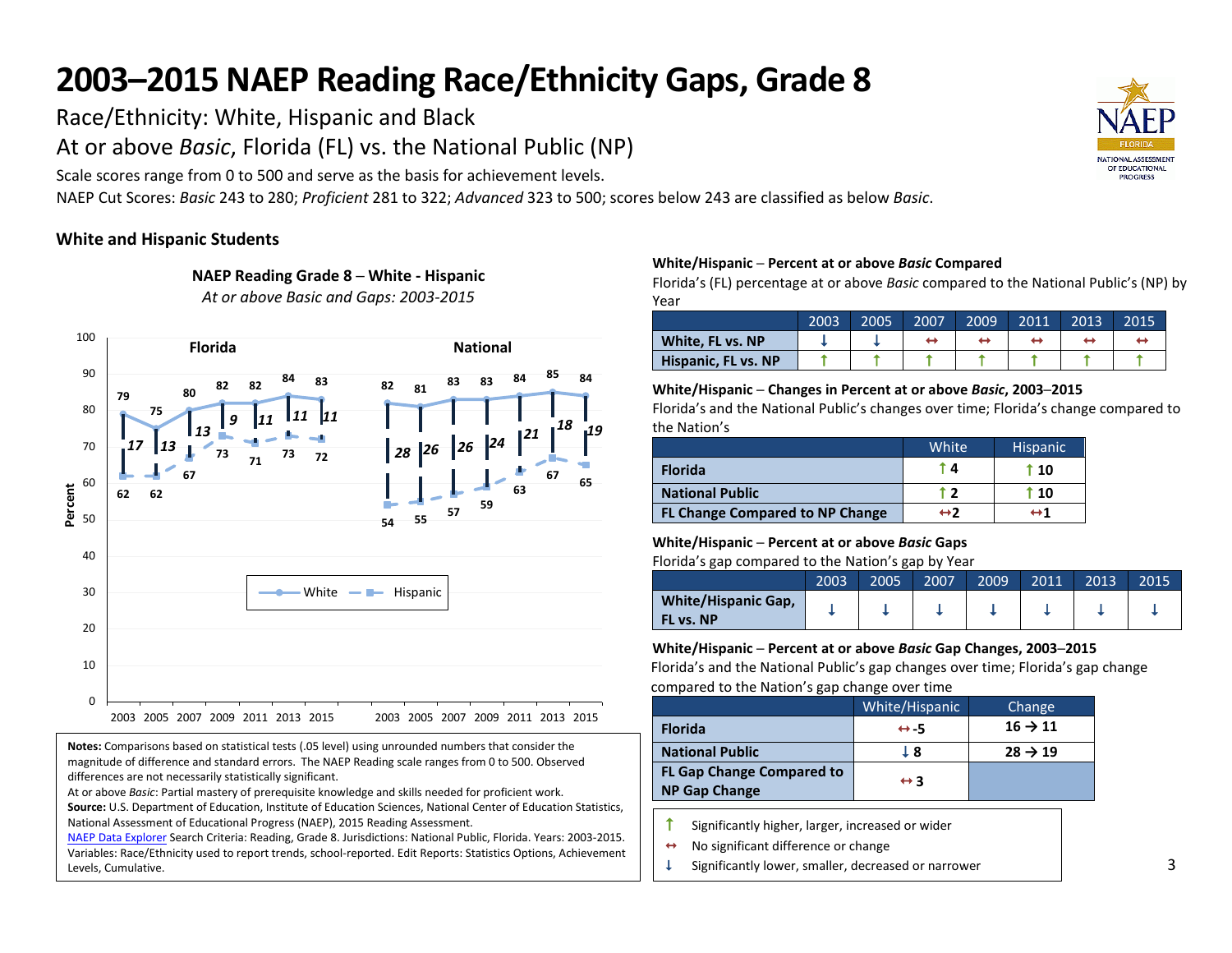Race/Ethnicity: White, Hispanic and Black

At or above *Basic*, Florida (FL) vs. the National Public (NP)

**NAEP Reading Grade 8 ─ White - Black** *At or above Basic and Gaps: 2003-2015*

Scale scores range from 0 to 500 and serve as the basis for achievement levels.

NAEP Cut Scores: *Basic* 243 to 280; *Proficient* 281 to 322; *Advanced* 323 to 500; scores below 243 are classified as below *Basic*.

# **White and Black Students**



**Notes:** Comparisons based on statistical tests (.05 level) using unrounded numbers that consider the magnitude of difference and standard errors. The NAEP Reading scale ranges from 0 to 500. Observed differences are not necessarily statistically significant.

At or above *Basic*: Partial mastery of prerequisite knowledge and skills needed for proficient work.

**Source:** U.S. Department of Education, Institute of Education Sciences, National Center of Education Statistics, National Assessment of Educational Progress (NAEP), 2015 Reading Assessment.

[NAEP Data Explorer](http://nces.ed.gov/nationsreportcard/naepdata/) Search Criteria: Reading, Grade 8. Jurisdictions: National Public, Florida. Years: 2003-2015. Variables: Race/Ethnicity used to report trends, school-reported. Edit Reports: Statistics Options, Achievement Levels, Cumulative.

### **White/Black ─ Percent at or above** *Basic* **Compared**

Florida's (FL) percentage at or above *Basic* compared to the National Public's (NP) by Year

|                         | 2003 | 2005 | 2007 | 2009 | 2011 | 2013 | 2015 |
|-------------------------|------|------|------|------|------|------|------|
| White, FL vs. NP        |      |      |      | ↔    |      |      |      |
| <b>Black. FL vs. NP</b> | ÷    |      |      |      |      |      |      |

### **White/Black ─ Changes in Percent at or above** *Basic***, 2003─2015**

Florida's and the National Public's changes over time; Florida's change compared to the Nation's

|                                 | White <sup>1</sup> | <b>Black</b> |
|---------------------------------|--------------------|--------------|
| <b>Florida</b>                  |                    | T 15         |
| <b>National Public</b>          |                    |              |
| FL Change Compared to NP Change | ↔ フ                |              |

### **White/Black ─ Percent at or above** *Basic* **Gaps**

Florida's gap compared to the Nation's gap by Year

|                                      | 2003 | 2005 | 2007 | 2009 | 2011 | 2013 | 2015 |
|--------------------------------------|------|------|------|------|------|------|------|
| <b>White/Black Gap,</b><br>FL vs. NP | ↔    |      |      |      |      |      |      |

### **White/Black ─ Percent at or above** *Basic* **Gap Changes, 2003─2015**

Florida's and the National Public's gap changes over time; Florida's gap change compared to the Nation's gap change over time

|                                                          | White/Black         | Change              |
|----------------------------------------------------------|---------------------|---------------------|
| <b>Florida</b>                                           | $\perp$ 11          | $31 \rightarrow 20$ |
| <b>National Public</b>                                   | LЗ                  | $29 \rightarrow 26$ |
| <b>FL Gap Change Compared to</b><br><b>NP Gap Change</b> | $\leftrightarrow$ 8 |                     |
|                                                          |                     |                     |

- Significantly higher, larger, increased or wider
- $\leftrightarrow$  No significant difference or change
- $\downarrow$  Significantly lower, smaller, decreased or narrower

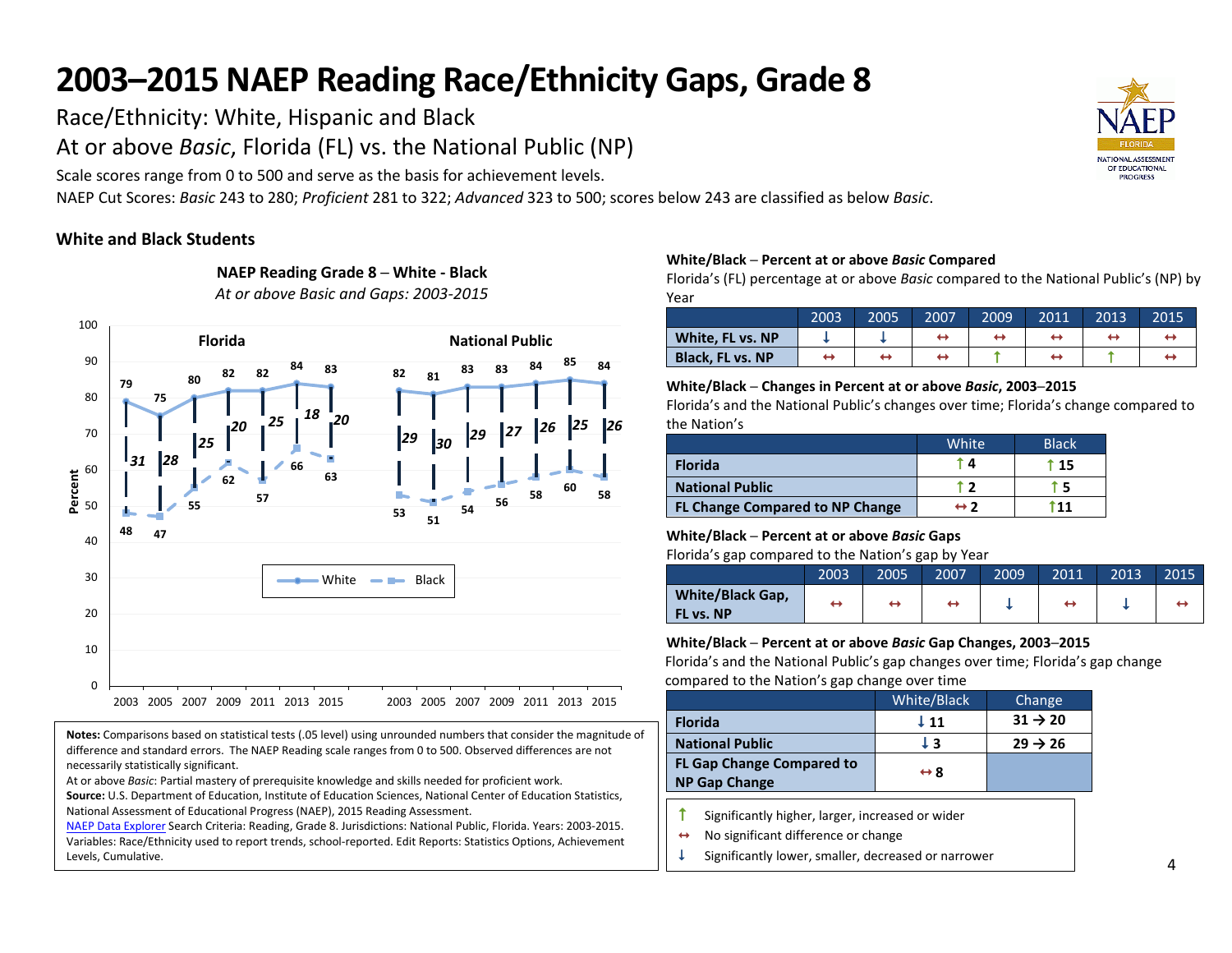Race/Ethnicity: White, Hispanic and Black

At or above *Proficient*, Florida (FL) vs. the National Public (NP)

Scale scores range from 0 to 500 and serve as the basis for achievement levels.

NAEP Cut Scores: *Basic* 243 to 280; *Proficient* 281 to 322; *Advanced* 323 to 500; scores below 243 are classified as below *Basic*.

# **White and Hispanic Students**



**Notes:** Comparisons based on statistical tests (.05 level) using unrounded numbers that consider the magnitude of difference and standard errors. The NAEP Reading scale ranges from 0 to 500. Observed differences are not necessarily statistically significant.

At or above *Proficient*: Mastery of complex material; higher than grade level performance.

**Source:** U.S. Department of Education, Institute of Education Sciences, National Center of Education Statistics, National Assessment of Educational Progress (NAEP), 2015 Reading Assessment.

[NAEP Data Explorer](http://nces.ed.gov/nationsreportcard/naepdata/) Search Criteria: Reading, Grade 8. Jurisdictions: National Public, Florida. Years: 2003-2015. Variables: Race/Ethnicity used to report trends, school-reported. Edit Reports: Statistics Options, Achievement Levels, Cumulative.

### **White/Hispanic ─ Percent at or above** *Proficient* **Compared**

Florida's (FL) percentage at or above *Proficient* compared to the National Public's (NP) by Year

|                     | 2003 | 2005 | 2007 | 2009 | 2011 | 2013 | 2015 |
|---------------------|------|------|------|------|------|------|------|
| White, FL vs. NP    |      |      |      |      |      |      |      |
| Hispanic, FL vs. NP |      |      |      |      |      |      |      |

#### **White/Hispanic ─ Changes in Percent at or above** *Proficient***, 2003─2015**

Florida's and the National Public's changes over time; Florida's change compared to the Nation's

|                                        | White               | <b>Hispanic</b>     |
|----------------------------------------|---------------------|---------------------|
| <b>Florida</b>                         | $\leftrightarrow$ 3 | $\leftrightarrow$ 7 |
| <b>National Public</b>                 | T 41.               | 6                   |
| <b>FL Change Compared to NP Change</b> | $leftrightarrow -1$ | ↔ 1                 |

## **White/Hispanic ─ Percent at or above** *Proficient* **Gaps**

Florida's gap compared to the Nation's gap by Year

|                                         | 2003 | 2005 | 2007 | 2009 | 2011 | 2013 | 2015 |
|-----------------------------------------|------|------|------|------|------|------|------|
| <b>White/Hispanic Gap,</b><br>FL vs. NP |      |      |      |      |      |      |      |

**White/Hispanic ─ Percent at or above** *Proficient* **Gap Changes, 2003─2015** Florida's and the National Public's gap changes over time; Florida's gap change compared to the Nation's gap change over time

|                                  | White/Hispanic       | Change              |
|----------------------------------|----------------------|---------------------|
| <b>Florida</b>                   | $\leftrightarrow -4$ | $18 \rightarrow 14$ |
| <b>National Public</b>           | $\perp$ 2            | $25 \rightarrow 23$ |
| <b>FL Gap Change Compared to</b> | $leftrightarrow$ 2   |                     |
| <b>NP Gap Change</b>             |                      |                     |

Significantly higher, larger, increased or wider

 $\leftrightarrow$  No significant difference or change

Significantly lower, smaller, decreased or narrower